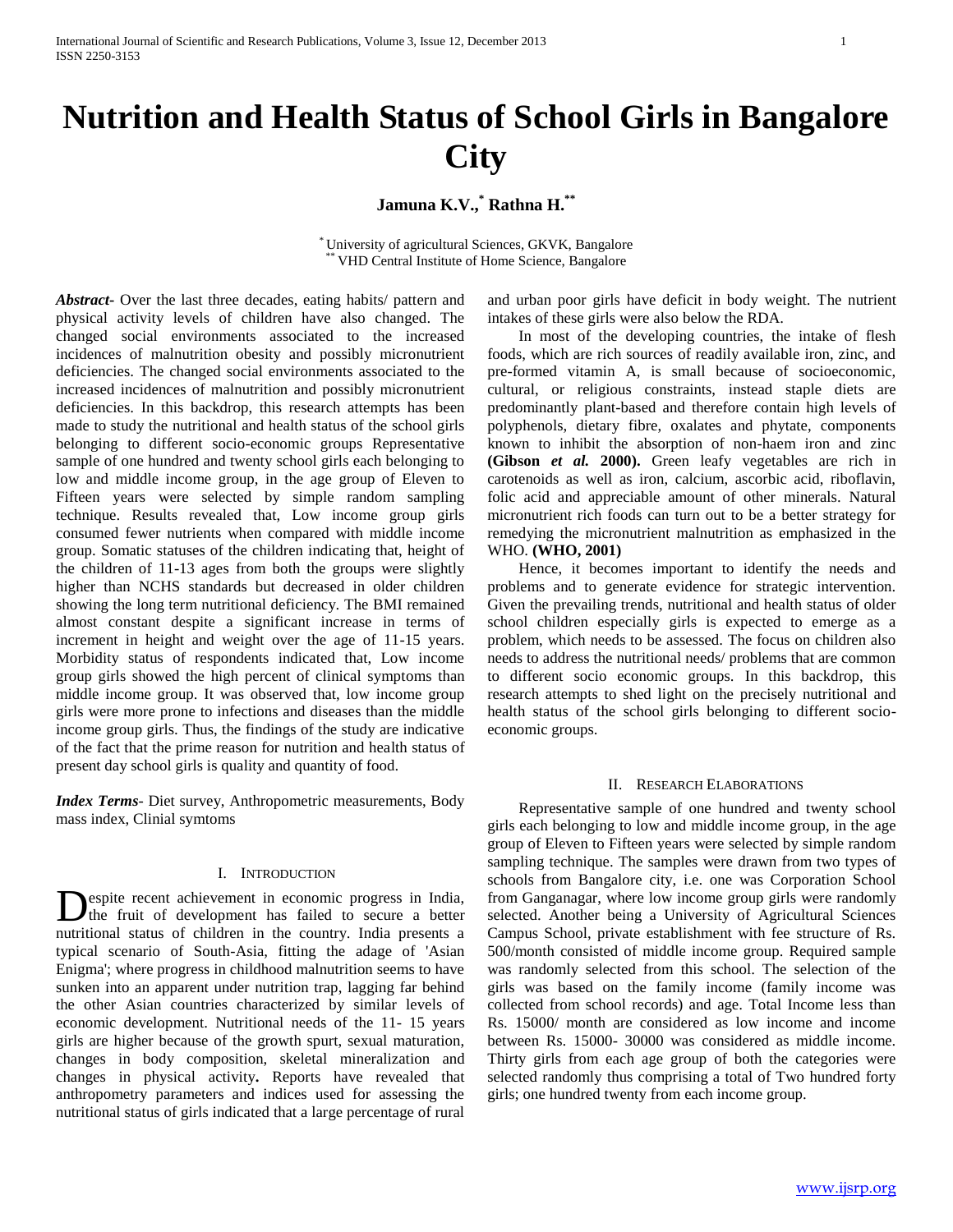A detailed questionnaire schedule was developed to elicit information on background information, socioeconomic status, nutritional status, dietary status, clinical and health status.

#### III. RESULTS

 Eighty percent of the girls from middle income and 93.4 percent from low income were found to be non-vegetarian by their food habit. Three meals a day pattern was the trend among respondents (85.83 and 86.7%) of the present study.

 The mean energy and other nutrient intake of the respondents is presented in table 1 and 2. From the Table it could be seen that both groups were deficit in all the nutrients except energy and fat when compared to RDA. The difference between low and middle income group was not statistically significant. The inadequate intake of food had influence on the nutrient intake of both groups.

 It is regretting to note that the intake of blood forming nutrients was found to be less than RDA in case of both low and middle income group respondents. Eventually this leads to anemia, since these age group girls are more prone to anemia due to their physiological demands. Anemia in turn has profound effect on their physical activity and work performance.

 The pattern of mean percentage of energy contributed from carbohydrate, protein and fat was found to be in the ratio of 88: 8: 10 in both low and middle income group. Nutrient density as proportion of energy was found to be low in girls from both the groups. the significant difference was observed for all the nutrients except for thiamine in low income and thiamine and riboflavin in middle income group when compared with RDA. But, it appeared no significant difference for all the nutrients when compared between the groups of control and experimental. Somatic status of the study group showed an increment with increasing years over the age gradient of 11-15 years in both the groups. The mean height of both groups differed significantly whereas other parameters such as weight, MUAC and triceps of 11-13 years were not significant. But triceps measures of 13- 15 years girls differed significantly between the two groups. The increment was significant for all the measurements between the two age groups i.e 11-13 and 13- 15 irrespective of income level.

 The results of the classification of the girls by anthropometric measurements indices are presented in table 4. Body mass index (BMI) of the subjects revealed that equal percentage i.e 26.7 per cent of girls belonged to chronic energy deficiency with BMI less than 16. A small percentage of a low and middle income group were found moderately energy deficit. None of the subjects from both the group belonged to obese category. Twenty four and 26 per cent of low and middle income group belonged to normal BMI respectively. The difference between the grades of BMI was found to be statistically significant.

 The results of the somatic status based on Broka`s Index (BI) and Lean Body Mass Index (LBMI) indicated that both low income and middle income respondents did not meet the normal values. According to Broka`s Index prevalence of under nutrition in the low and middle income girls was found to be 50 and 45.8 per cent. 51.7 per cent respondents belonging to middle income group were found to be normal as against 46.7 per cent of their counterparts from low income group. The statistical results

between the categories of the broka`s Index was found to be non significant.

 According to classification based on Lean Body Mass Index (LBMI), higher percentage of lower income (75%) and middle income (74.2%) respondents were found to be in the category of chronic energy deficiency. The results were found to be statistically significant at one per cent level.

 Age wise classification of the respondents based on anthropometric indices showed that girls belonged to under nutrition (55%) in 11-13 years was and 87 per cent chronic energy deficiency in both the income groups. It is interesting to note that according to BI 3.3 percent from low income and 10 percent from middle income belonged to overweight. But according to LBMI none of the respondents from both the groups belonged to obese category.

 School children were observed for clinical symptoms for nutrient deficiency and health status in past 6 months. The results revealed that spongy bleeding was observed in 13.3 per cent of middle income and 10.0 per cent in girls of low income group. Dental caries was observed more among low income group (40.0 %) than middle income group (36.6 %). The higher percentage of low income group girls had symptoms like fatigue (33.4 %), breathlessness (30.0 %) and giddiness (20.0 %) than middle income group. No one had pallor of skin in middle income group whereas, 3.4 per cent in low income group of children were found to have pallor of skin. Frequency of infections was observed more in middle income (46.7 %) as compared to low income group. Significant difference was observed for clinical symptoms between the groups studied. No one had dried scaly skin in low income group, while 20.0 per cent of children in middle income group had this problem. Some of the symptoms like angular stomatitis, cheilosis, red tongue and raw were also observed in small percentages in both the groups.

 The health status of the girls was statistically significant when compared between the groups. Cold (46.6 and 40.0 %), cough (46.6 and 36.6 %), fever (56.6 and 53.4 %), constipation (16.6 and 13.3 %), diarrhoea (10.0 and 6.6 %), vomiting (16.6 and 10.0), back ache (20.0 and 10.0), headache (53.3 and 33.4), pain in legs and arms (53.3 and 20.0), and tooth pain (23.3 and 10.0). Percent of respiratory, digestive and other general aliments was high in low income when compared to middle income group. Both groups had similar percent of children having stomach ache, acidity, fatigue and eyestrain. No one had skin infection in middle income group whereas, 3.3 per cent of children had skin infection in low income group.

#### IV. CONCLUSION

 Thus, the findings of the study are indicative of the fact that the prime reason for nutrition and health status of present day school girls is quality and quantity of food. These conditions may be due to household food security, food availability, food choices, life style changes and lack of nutrition knowledge and Government initiative programmes. The hemoglobin status of the girls showing low intake of iron rich foods mainly green leafy vegetables. Hence, school girls can be motivated through nutrition education to adopt nutrition behaviors that improve their nutrition and promote healthy life style. Government should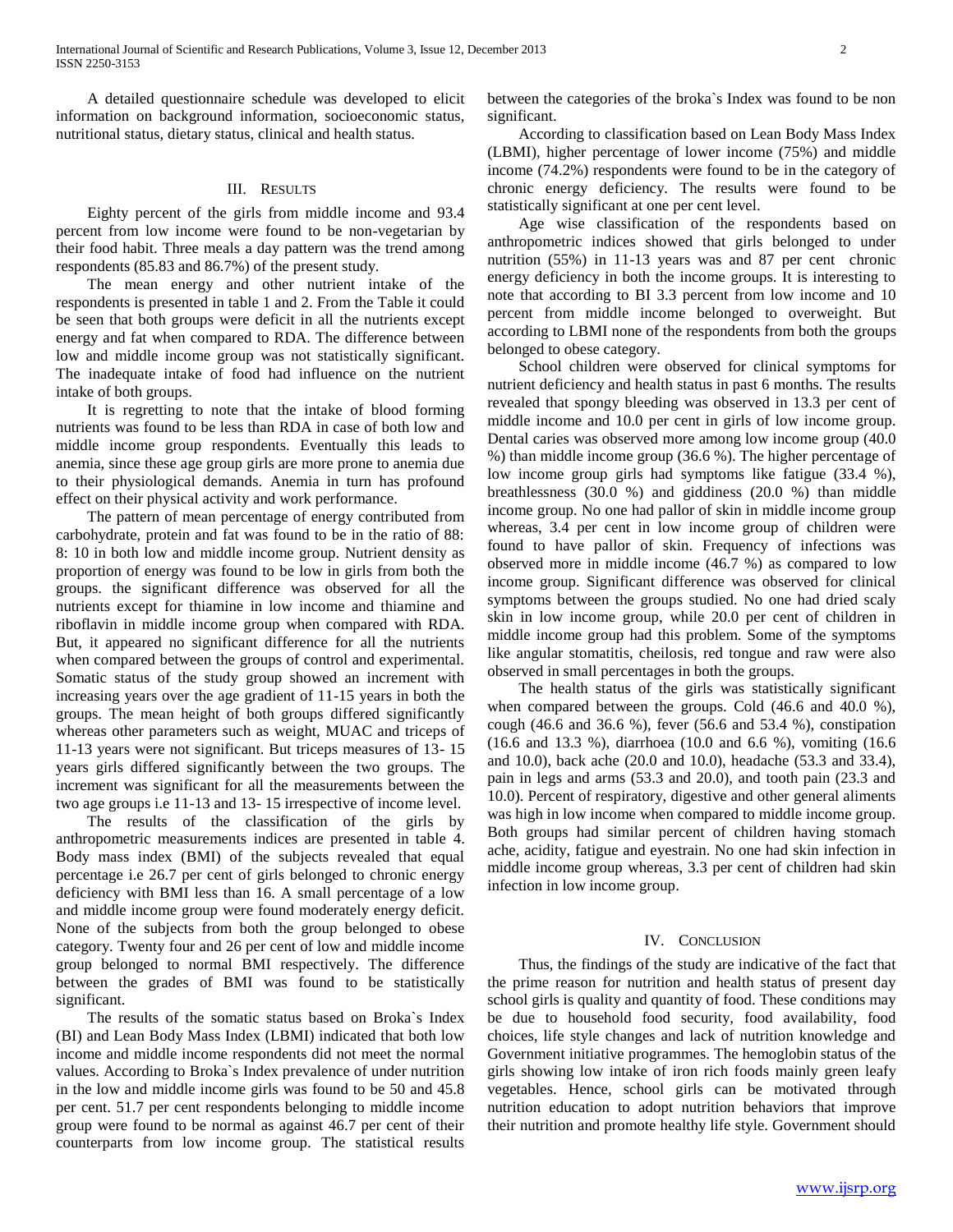take initiative to promote nutrition related activities in schools such as maintaining nutrition gardens in school premises.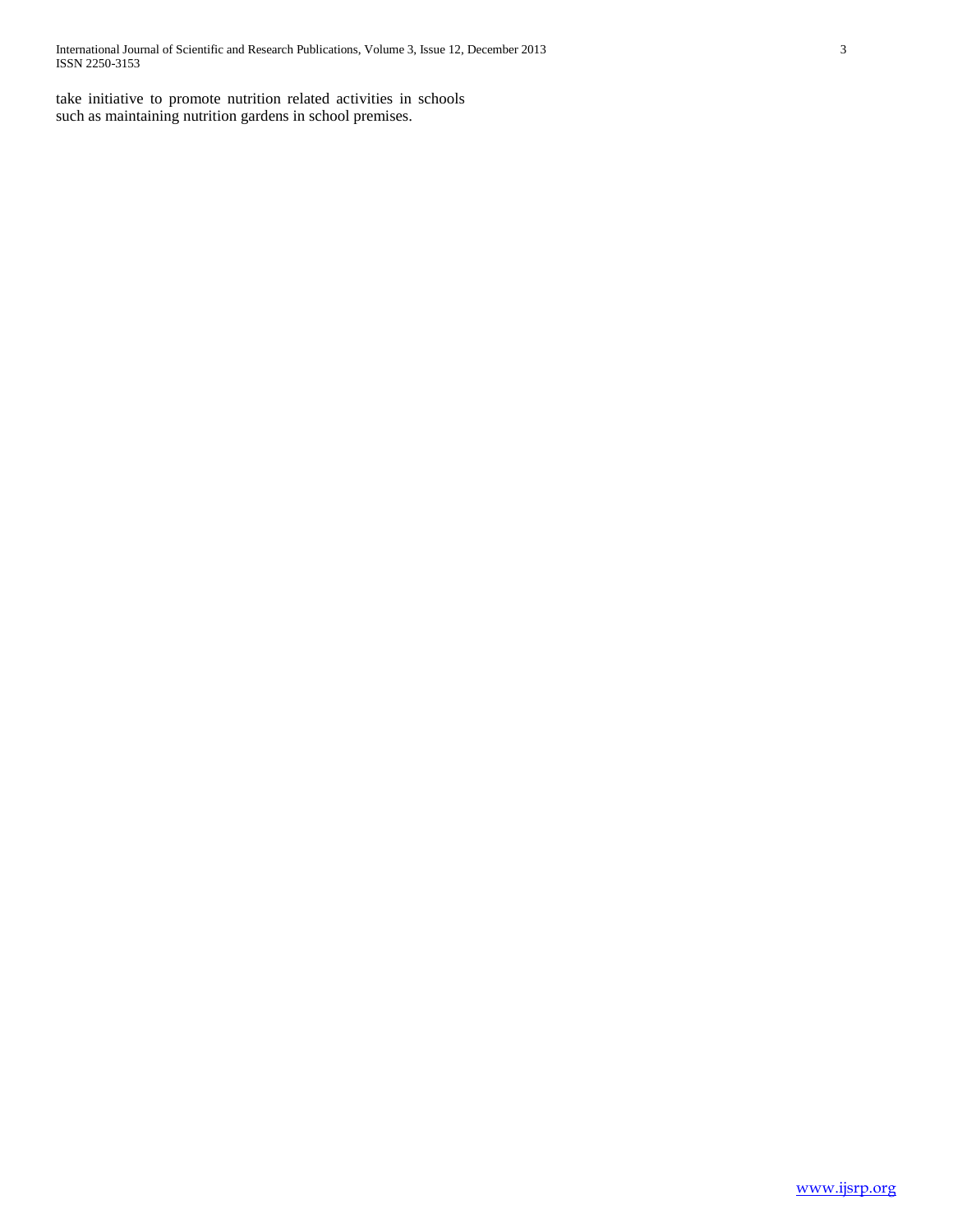|                    |            |        |           | <b>Low Income</b> |              | <b>Middle Income</b> |           |            | 't' value          |                                     |
|--------------------|------------|--------|-----------|-------------------|--------------|----------------------|-----------|------------|--------------------|-------------------------------------|
| <b>Nutrients</b>   | <b>RDA</b> | Mean   | <b>SD</b> | % Adequacy        | 't' value    | Mean                 | <b>SD</b> | % Adequacy | 't' value          | <b>Between the</b><br><b>Groups</b> |
| Protein (gm)       | 57         | 50.93  | 2.39      | 89.4              | $13.89***$   | 51.47                | 3.44      | 90.3       | $8.8***$           | 0.70 <sup>NS</sup>                  |
| Fat (gm)           | 15         | 17.87  | 2.46      | 119.1             | $6.38***$    | 17.57                | 3.09      | 117.1      | $4.55***$          | $0.42^{N}$                          |
| Energy (Kcal)      | 1970       | 2017   | 97.31     | 102.4             | $2.64*$      | 2018                 | 152.02    | 102        | 1.74 <sup>NS</sup> | 0.04 <sup>NS</sup>                  |
| Calcium (mg)       | 600        | 564.23 | 36.43     | 94.0              | $5.38***$    | 570.6                | 40.48     | 95.1       | $3.97***$          | 0.64 <sup>NS</sup>                  |
| Iron $(mg)$        | 19         | 15.4   | 2.01      | 81.1              | $8.13***$    | 14.83                | 2.80      | 78.1       | $9.81***$          | 0.90 <sup>NS</sup>                  |
| Carotene $(\mu g)$ | 2400       | 2171   | 216.4     | 90.5              | $5.68***$    | 2193.5               | 210.95    | 91.4       | $4.95***$          | 0.38 <sup>NS</sup>                  |
| Ascorbic Acid (mg) | 40         | 37.23  | 3.25      | 93.1              | $4.67***$    | 38.4                 | 4.62      | 96.0       | 1.87 <sup>NS</sup> | $1.12^{N}$                          |
| Thiamine (mg)      |            | 0.94   | 0.21      | 94.3              | $1.52^{N_S}$ | 0.95                 | 0.21      | 95.0       | 1.27 <sup>NS</sup> | 1.23 <sup>NS</sup>                  |
| Riboflavin (mg)    | 1.2        | 1.04   | 0.16      | 87.0              | $5.32***$    | 1.12                 | 0.18      | 92.1       | $2.52^*$           | 1.60 <sup>NS</sup>                  |

## **Table 1: Mean nutrient intake of 11-13 years' girls**

**\* Significant at 5% Level**

**\*\* Significant at 1% Level**

**NS – Non Significant**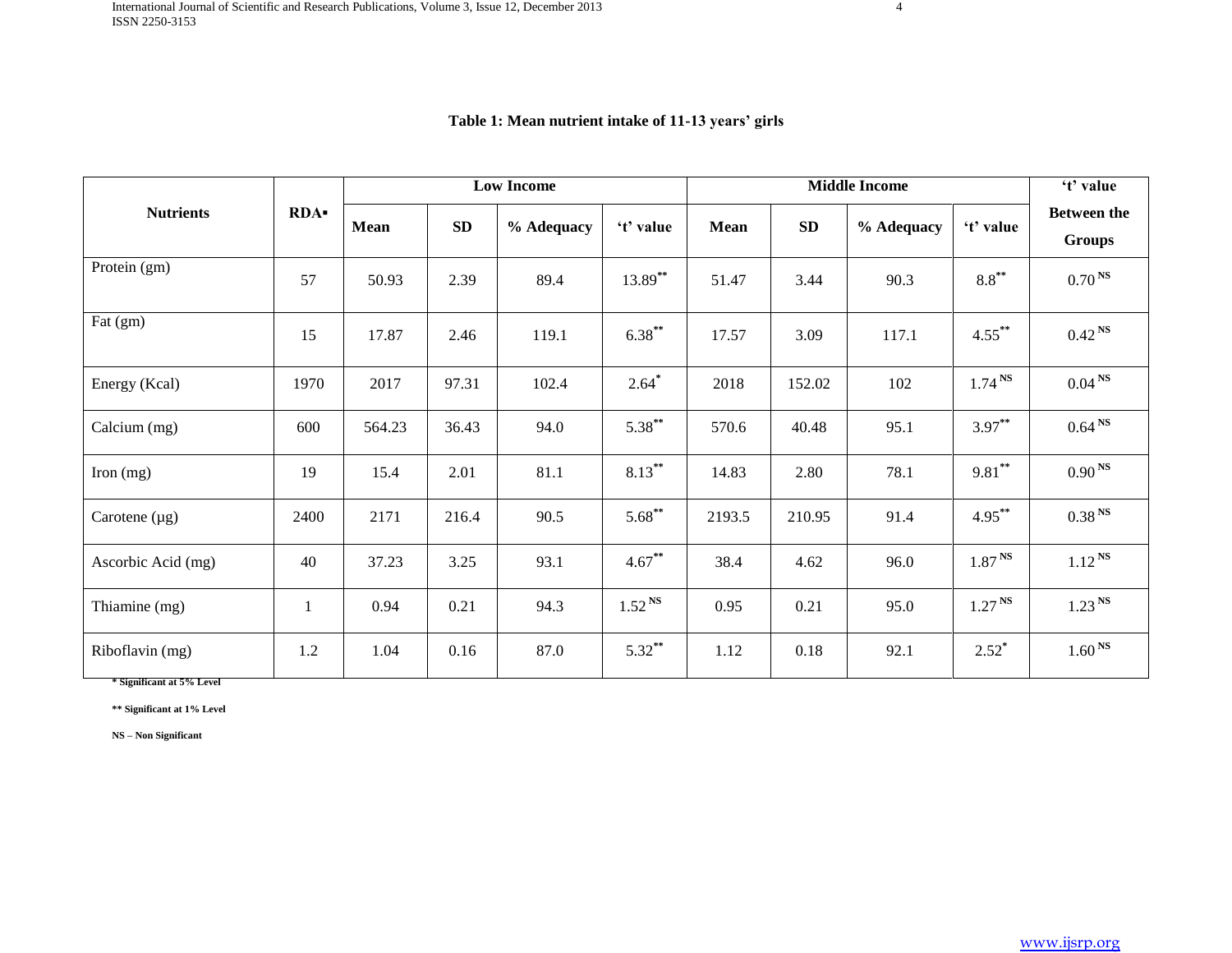|                    |            |        |            | <b>Middle Income</b> |                    | Low Income |       |            |                    |                                 |  |
|--------------------|------------|--------|------------|----------------------|--------------------|------------|-------|------------|--------------------|---------------------------------|--|
| <b>Nutrients</b>   | <b>RDA</b> | Mean   | ${\bf SD}$ | % Adequacy           | 't' value          | Mean       | SD    | % Adequacy | 't' value          | <b>Between</b><br>the<br>Groups |  |
| Protein (gm)       | 65         | 62.2   | 3.01       | 95.7                 | $5.09***$          | 60.53      | 2.3   | 93.05      | $10.64***$         | $2.41*$                         |  |
| Fat (gm)           | 15         | 19.17  | 3.64       | 127.8                | $6.59***$          | 19.17      | 3.08  | 127.8      | $7.42***$          |                                 |  |
| Energy (Kcal)      | 2460       | 2520   | 248.73     | 102.4                | 1.32 <sup>NS</sup> | 2524       | 177.1 | 102.6      | 1.98 <sup>NS</sup> | 0.07 <sup>NS</sup>              |  |
| Calcium (mg)       | 600        | 590.1  | 26.52      | 98.4                 | $2.04*$            | 575        | 27.13 | 95.8       | $5.05***$          | $2.18*$                         |  |
| Iron $(mg)$        | 28         | 20.9   | 2.84       | 74.7                 | $13.67***$         | 20.53      | 2.66  | 73.3       | $15.29$ **         | $0.51$ <sup>NS</sup>            |  |
| Carotene $(\mu g)$ | 2400       | 2270.7 | 209.55     | 94.6                 | $3.38***$          | 2233.3     | 253.9 | 95.05      | $3.59***$          | 0.62 <sup>NS</sup>              |  |
| Ascorbic Acid (mg) | 40         | 39.87  | 3.29       | 99.7                 | 0.22 <sup>NS</sup> | 37.13      | 3.76  | 92.82      | $4.17***$          | $2.99***$                       |  |
| Thiamine (mg)      |            | 0.97   | 0.22       | 97.0                 | 0.74 <sup>NS</sup> | 0.96       | 0.21  | 96.30      | 0.96 <sup>NS</sup> | 0.12 <sup>NS</sup>              |  |
| Riboflavin (mg)    | 1.2        | 1.1    | 0.19       | 91.7                 | $2.86***$          | 1.06       | 0.17  | 88.58      | $4.37***$          | 0.78 <sup>NS</sup>              |  |

# **Table 2: Mean nutrient intake of 13-15 years' girls**

**\* Significant at 5% Level**

**\*\* Significant at 1% Level**

**NS – Non Significat**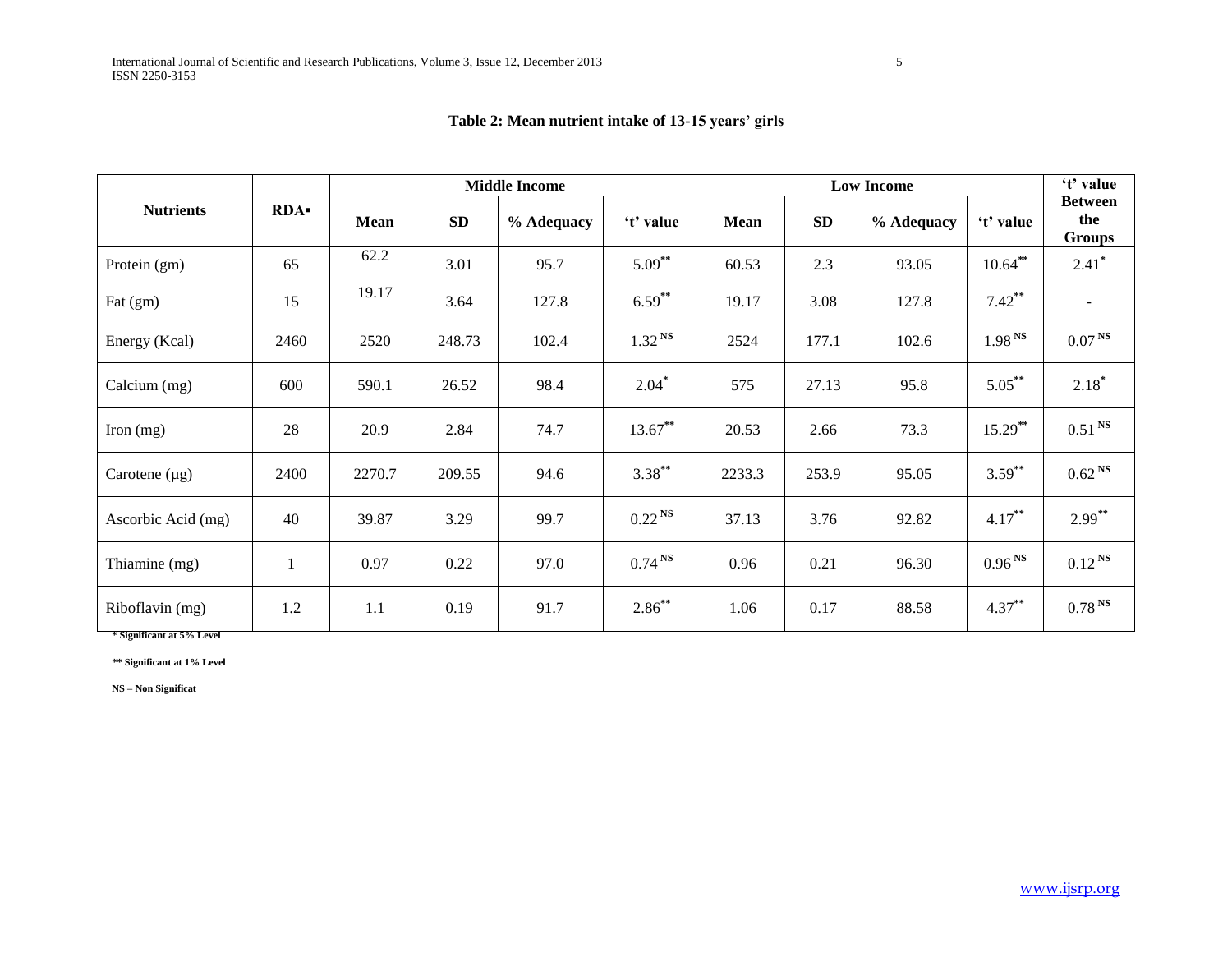| Anthropometric      |           |    |                   |           |             |                      |           |                     |
|---------------------|-----------|----|-------------------|-----------|-------------|----------------------|-----------|---------------------|
| <b>Measurements</b> | Age       |    | <b>Low Income</b> |           |             | <b>Middle Income</b> |           |                     |
|                     | (Years)   | N  | Mean              | SD        | $\mathbf N$ | <b>Mean</b>          | <b>SD</b> | 't' Value           |
|                     | $11 - 13$ | 60 | 140.01            | 6.45      | 60          | 145.32               | 6.99      | $4.32**$            |
| Height (cm)         | $13 - 15$ | 60 | 152.12            | 4.51      | 60          | 155.2                | 5.25      | $3.45$ **           |
| 't' Value           |           |    | $11.9***$         |           | $8.76***$   |                      |           |                     |
|                     | $11 - 13$ | 60 | 35.62             | 6.45      | 60          | 36.72                | 6.16      | 0.96 <sup>NS</sup>  |
| Weight (kg)         | $13 - 15$ | 60 | 44.43             | 6.65      | 60          | 46.62                | 5.46      | $1.97^{\text{ NS}}$ |
| 't' Value           |           |    |                   | $7.37***$ | $9.32**$    |                      |           |                     |
|                     | $11 - 13$ | 60 | 17.48             | 5.05      | 60          | 16.4                 | 3.4       | 1.38 <sup>NS</sup>  |
| MUAC (cm)           | $13 - 15$ | 60 | 20.37             | 3.70      | 60          | 18.53                | 3.5       | $2.79***$           |
| 't' Value           |           |    | $3.57***$         |           |             |                      | $3.39***$ |                     |
|                     | $11 - 13$ | 60 | 8.93              | 1.65      | 60          | 9.61                 | 2.60      | 1.69 <sup>NS</sup>  |
| Triceps (mm)        | $13 - 15$ | 60 | 9.65              | 1.64      | 60          | 10.5                 | 2.41      | $2.44*$             |
| 't' Value           |           |    | $2.39*$           |           |             | $2.05*$              |           |                     |

| Table 3: Mean $\pm$ SD Anthropometric Measurements of Girls by their Income Statu |  |  |  |  |
|-----------------------------------------------------------------------------------|--|--|--|--|
|-----------------------------------------------------------------------------------|--|--|--|--|

**\* Significant at 5% Level** 

**\*\* Significant at 1% Level** 

**NS – Non Significant**

# Table 4: Mean  $\pm$  SD Anthropometric Indices of Girls by their Income Status

|                                       |                |    |                   |           | <b>Respondents</b> |               |           |
|---------------------------------------|----------------|----|-------------------|-----------|--------------------|---------------|-----------|
| Anthropometric<br><b>Measurements</b> | Age<br>(Years) |    | <b>Low Income</b> |           |                    | Middle Income |           |
|                                       |                | N  | <b>Mean</b>       | <b>SD</b> | N                  | Mean          | <b>SD</b> |
|                                       | $11+$          | 60 | 15.74             | 2,06      | 60                 | 15.64         | 2.18      |
|                                       | $12+$          | 60 | 18.04             | 2.17      | 60                 | 18.16         | 2.57      |
| <b>Body Mass Index</b>                | $13+$          | 60 | 19.18             | 2.62      | 60                 | 19.10         | 2.68      |
| (BMI)                                 | $14+$          | 60 | 19.34             | 3.12      | 60                 | 19.09         | 3.50      |
|                                       | $11+$          | 60 | 77.32             | 12.69     | 60                 | 77.15         | 13.57     |
|                                       | $12+$          | 60 | 83.17             | 11.03     | 60                 | 82.87         | 12.30     |
| <b>Broka's Index</b><br>(BI)          | $13+$          | 60 | 86.66             | 11.27     | 60                 | 86.69         | 14.40     |
|                                       | $14+$          | 60 | 84.52             | 15.43     | 60                 | 83.81         | 17.95     |
|                                       | $11+$          | 60 | 645.18            | 78.74     | 60                 | 651.08        | 86.34     |
|                                       | $12+$          | 60 | 557.09            | 61.04     | 60                 | 560.73        | 73.70     |
| <b>Lean Body Mass</b>                 | $13+$          | 60 | 525.15            | 76.36     | 60                 | 533.91        | 78.07     |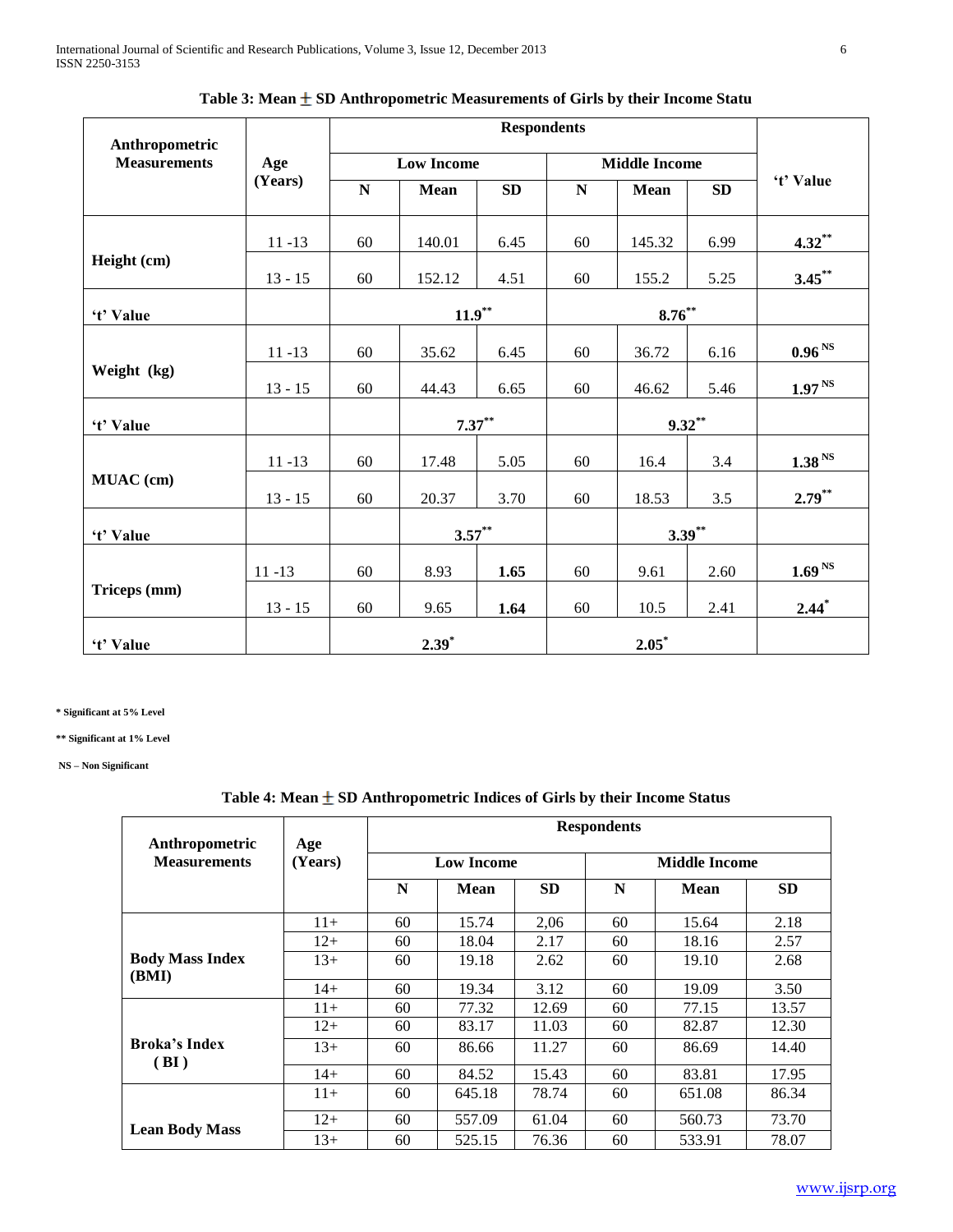| 60<br>.LBMI)<br>ى 2.<br>Index | 9.80<br>10 | $\Omega$<br>$\cdot$ | 6U | ٦4<br>T4.L | -<br>108. |
|-------------------------------|------------|---------------------|----|------------|-----------|
|-------------------------------|------------|---------------------|----|------------|-----------|

| <b>Anthropometric Indices</b>      |                   |               | $\chi^2$             |               |                 |               |                    |
|------------------------------------|-------------------|---------------|----------------------|---------------|-----------------|---------------|--------------------|
|                                    | <b>Low Income</b> |               | <b>Middle Income</b> |               | <b>Combined</b> |               | <b>Value</b>       |
|                                    | N                 | $\frac{6}{6}$ | N                    | $\frac{6}{6}$ | N               | $\frac{6}{6}$ |                    |
| <b>Body Mass Index (BMI)</b>       |                   |               |                      |               |                 |               |                    |
| Severe CED [Grade III(<16.0)]      | 32                | 26.7          | 32                   | 26.7          | 64              | 26.7          |                    |
| Moderate CED $(16.0 - 17.0)$       | 17                | 14.1          | 13                   | 10.8          | 30              | 12.5          |                    |
| Mild CED $(17 - 18.5)$             | 23                | 19.2          | 23                   | 19.2          | 46              | 19.2          | 1.0 <sup>NS</sup>  |
| Low Weight $(18.5 - 20.0)$         | 19                | 15.8          | 21                   | 17.5          | 40              | 16.6          |                    |
| Normal $(20.0 – 25.0)$             | 29                | 24.2          | 31                   | 25.8          | 60              | 25.0          |                    |
| Obese Grade I $(25,0 - 30.0)$      | $\overline{0}$    | $0.0\,$       | $\boldsymbol{0}$     | $0.0\,$       | $\overline{0}$  | 0.0           |                    |
| Broka's Index (BI)                 |                   |               |                      |               |                 |               |                    |
| Under Nutrition $(< 80)$           | 60                | 50.0          | 55                   | 45.8          | 115             | 47.9          |                    |
| Normal (80 - 120)                  | 56                | 46.7          | 62                   | 51.7          | 118             | 49.2          | 0.98 <sup>NS</sup> |
| Over Weight $(>120)$               | 4                 | 3.3           | 3                    | 2.5           | 7               | 2.9           |                    |
| <b>Lean Body Mass Index (LBMI)</b> |                   |               |                      |               |                 |               |                    |
| $\text{CED} (> 500)$               | 90                | 75.0          | 89                   | 74.2          | 179             | 74.6          |                    |
| Normal (300-500)                   | 30                | 25.0          | 31                   | 25.8          | 61              | 25.4          | $10.65$ **         |
| Obese $(< 500$ )                   | $\mathbf{0}$      | 0.0           | $\mathbf{0}$         | $0.0\,$       | $\theta$        | 0.0           |                    |

|  |  |  | Table 5: Classification of Respondents by Anthropometric Indices |
|--|--|--|------------------------------------------------------------------|
|--|--|--|------------------------------------------------------------------|

**NS – Non Significant**

**\*\* Significant at 1% Level**

|                                    | <b>Respondents</b> |               |                   |               |                   |                      |           |               |  |
|------------------------------------|--------------------|---------------|-------------------|---------------|-------------------|----------------------|-----------|---------------|--|
|                                    | <b>Low Income</b>  |               |                   |               |                   | <b>Middle Income</b> |           |               |  |
| <b>Anthropometric Indices</b>      |                    |               | Age Group (years) |               | Age Group (years) |                      |           |               |  |
|                                    | $11 - 13$          |               | $13 - 15$         |               | $11 - 13$         |                      | $13 - 15$ |               |  |
|                                    | (60)               |               | (60)              |               | (60)              |                      | (60)      |               |  |
|                                    | N                  | $\frac{6}{6}$ | N                 | $\frac{0}{0}$ | N                 | $\frac{0}{0}$        | N         | $\frac{6}{6}$ |  |
| <b>Body Mass Index (BMI)</b>       |                    |               |                   |               |                   |                      |           |               |  |
| Severe CED [Grade III(<16.0)]      | 25                 | 41.7          | 7                 | 11.7          | 25                | 41.7                 | 7         | 11.7          |  |
| Moderate CED $(16.0 - 17.0)$       | 7                  | 11.7          | 10                | 16.7          | 8                 | 13.3                 | 5         | 8.2           |  |
| Mild CED $(17 - 18.5)$             | 14                 | 23.2          | 9                 | 15.0          | 11                | 18.3                 | 12        | 20.0          |  |
| Low Weight $(18.5 - 20.0)$         | 7                  | 11.7          | 11                | 18.2          | 8                 | 13.3                 | 13        | 21.7          |  |
| Normal $(20.0 – 25.0)$             | $\overline{7}$     | 11.7          | 22                | 36.7          | 8                 | 13.3                 | 22        | 36.7          |  |
| Obese Grade I $(25.0 - 30.0)$      | $\mathbf{0}$       | 0.0           | 1                 | 1.7           | $\Omega$          | 0.0                  |           | 1.7           |  |
| <b>Broka's Index (BI)</b>          |                    |               |                   |               |                   |                      |           |               |  |
| Under Nutrition $(< 80)$           | 34                 | 56.7          | 26                | 43.4          | 33                | 55.0                 | 22        | 36.7          |  |
| Normal (80 - 120)                  | 24                 | 40.0          | 32                | 53.3          | 25                | 41.7                 | 37        | 61.6          |  |
| Over Weight $(>120)$               | $\overline{2}$     | 3.3           | $\overline{2}$    | 3.3           | 11                | 18.3                 | 1         | 1.7           |  |
| <b>Lean Body Mass Index (LBMI)</b> |                    |               |                   |               |                   |                      |           |               |  |
| $\mathrm{CED}$ ( $>$ 500)          | 53                 | 88.3          | 37                | 61.7          | 52                | 86.7                 | 37        | 61.7          |  |
| Normal (300-500)                   | 7                  | 11.7          | 23                | 38.3          | 8                 | 13.3                 | 23        | 38.3          |  |
| Obese $(< 500$ )                   | $\mathbf{0}$       | 0.0           | $\Omega$          | 0.0           | $\theta$          | 0.0                  | $\Omega$  | 0.0           |  |
|                                    |                    |               |                   |               |                   |                      |           |               |  |

# **Table 6: Classifications of Respondents by Age Group of Respondents**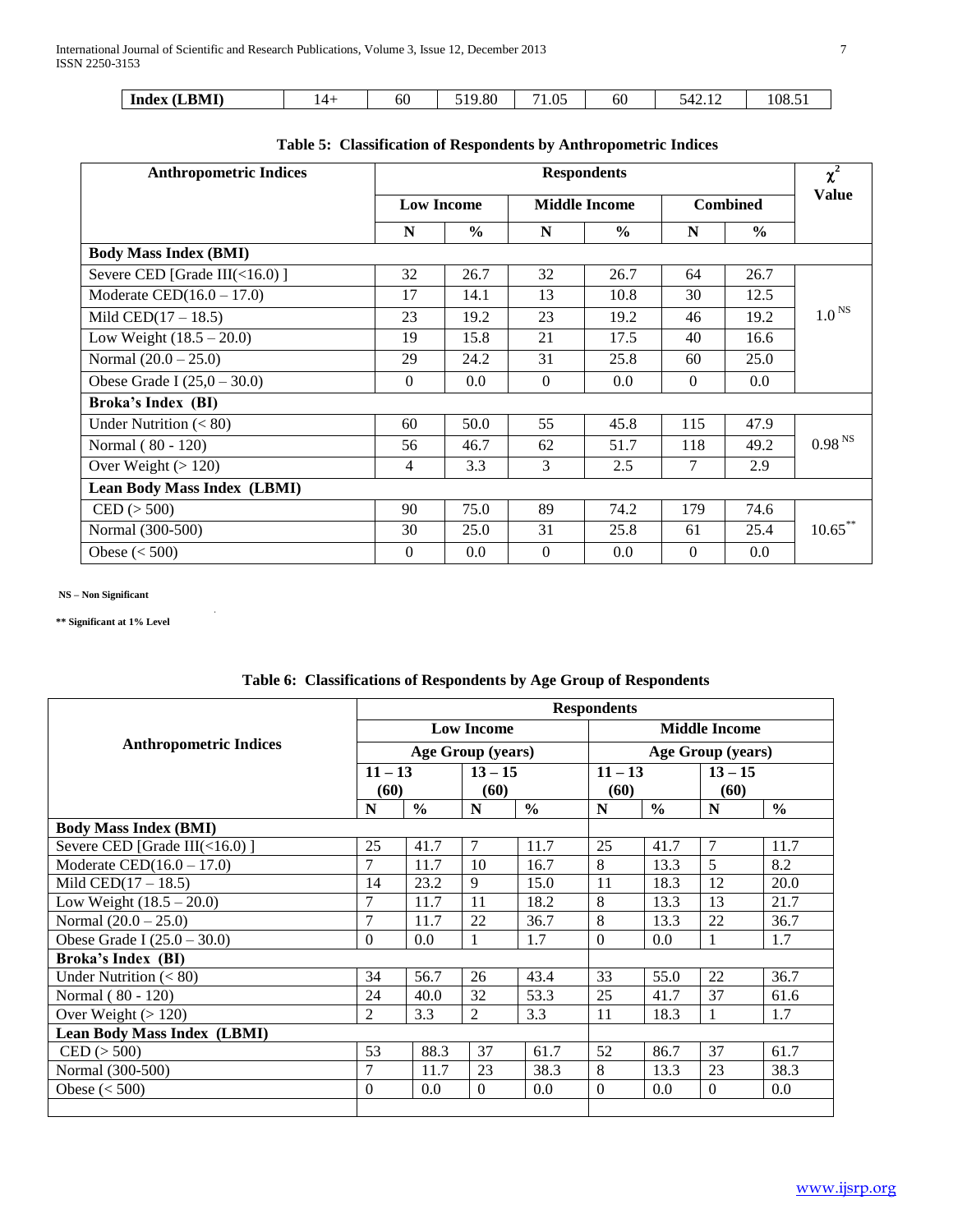| <b>Common ailments</b> |                | Respondents* |                  |                      |                          |  |  |
|------------------------|----------------|--------------|------------------|----------------------|--------------------------|--|--|
|                        |                | Low Income   |                  | <b>Middle Income</b> | $\chi^2$<br><b>Value</b> |  |  |
|                        | N              | $\%$         | N                | $\%$                 |                          |  |  |
| Cold                   | 96             | 40.0         | 112              | 46.6                 |                          |  |  |
| Cough                  | 88             | 36.6         | 112              | 46.6                 |                          |  |  |
| Fever                  | 128            | 53.3         | 136              | 56.6                 |                          |  |  |
| Diarrhoea              | 24             | 10.0         | 16               | 6.6                  |                          |  |  |
| Vomiting               | 24             | 10.0         | 40               | 16.6                 |                          |  |  |
| Stomach ache           | 96             | 40.0         | 56               | 40.0                 |                          |  |  |
| Acidity                | 8              | 3.3          | 8                | 3.3                  |                          |  |  |
| Constipation           | 40             | 16.6         | 32               | 13.3                 | 222.13*                  |  |  |
| Back ache              | 24             | 10.0         | 48               | 20.0                 |                          |  |  |
| Head ache              | 80             | 33.3         | 128              | 53.3                 |                          |  |  |
| Pain in legs and arms  | 48             | 20.0         | 128              | 53.3                 |                          |  |  |
| Fatigue                | 56             | 23.3         | 56               | 23.3                 |                          |  |  |
| Throat pain            | 5              | 16.6         | 5                | 16.6                 |                          |  |  |
| Tooth pain             | 3              | 10.0         | 7                | 23.3                 |                          |  |  |
| Eye strain             | $\overline{c}$ | 6.6          | $\overline{2}$   | 6.6                  |                          |  |  |
| Skin infection         | 1              | 3.3          | $\boldsymbol{0}$ | 0.0                  |                          |  |  |

### **Table 7: Morbidity Status of the Respondents**

**\*Significant at 1 percent level**  $\qquad$  **<b>#** Multiple Responses

# **Table 8: Clinical symptoms of the Subjects**

| Clinical examination      |                | Low Income |          | Middle Income | $\chi^2$ value |  |
|---------------------------|----------------|------------|----------|---------------|----------------|--|
|                           | N              | $\%$       | N        | $\%$          |                |  |
| Spongy bleeding           | 24             | 10.0       | 16       | 13.3          |                |  |
| Dental caries             | 96             | 40.0       | 44       | 36.6          |                |  |
| Fatigue                   | 80             | 33.3       | 24       | 20            |                |  |
| Pallor of skin            | 8              | 3.3        | $\Omega$ | 0.0           |                |  |
| <b>Breathlessness</b>     | 72             | 30         | 15       | 12.5          | $79.51*$       |  |
| Giddiness                 | 48             | 20.0       | 12       | 10.0          |                |  |
| Frequent infections       | 112            | 46.6       | 40       | 33.33         |                |  |
| Dry and scaly skin        | $\Omega$       | 0.0        | 12       | 10.0          |                |  |
| <b>Angular Stomatitis</b> | 11             | 4.58       | 9        | 3.75          |                |  |
| Tongue Red and Raw        | 8              | 3.33       | 12       | 5.0           |                |  |
| Cheilosis                 | $\overline{2}$ | 0.83       |          | 0.42          |                |  |

**\***Significant at 1 percent level

Multiple Responses